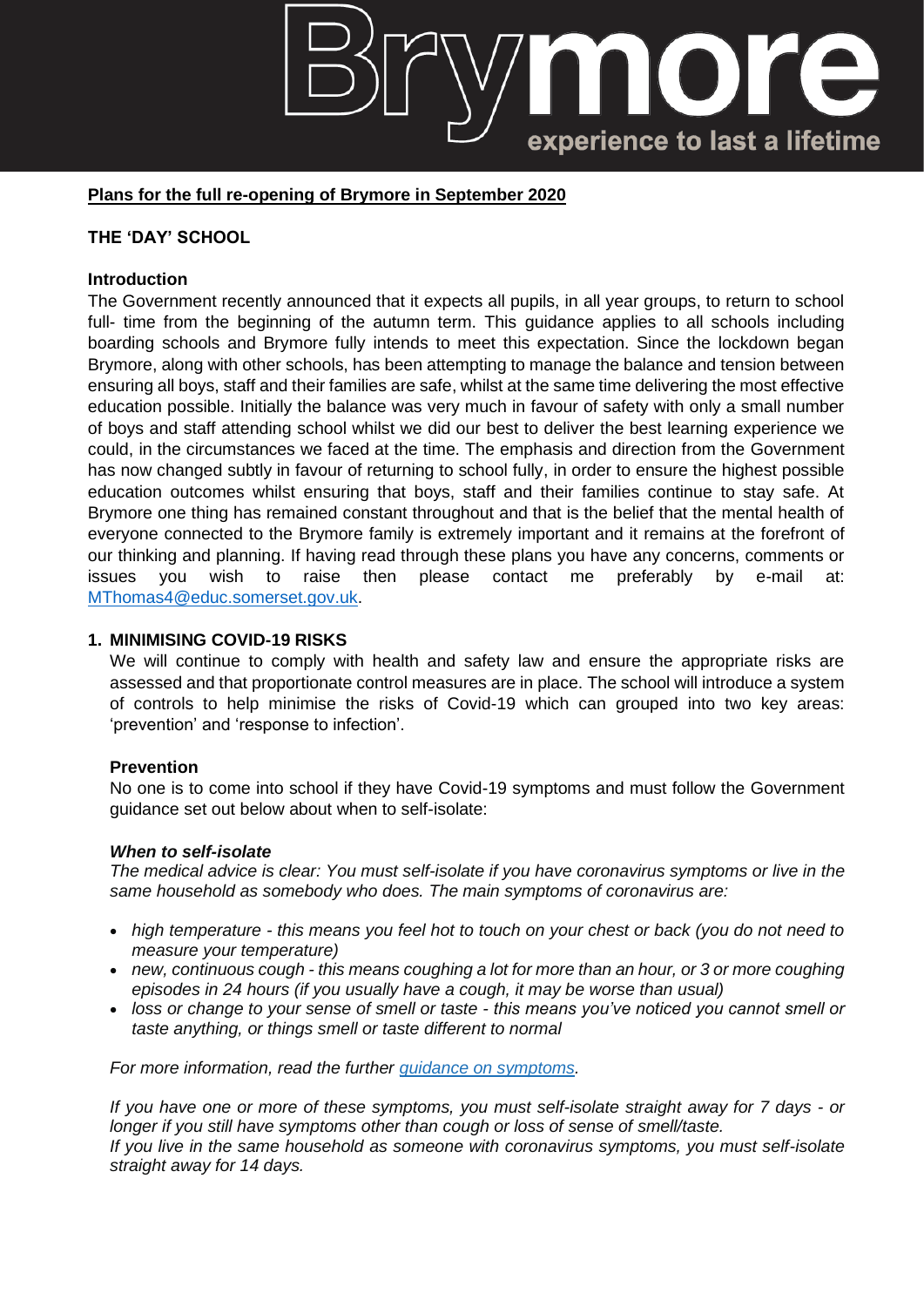If an out-boarder in school develops symptoms he will be sent home immediately and parents will need to ensure they are able to pick boys up at short notice. Parents must then follow the Government 'stay at home' guidance and arrange to have a test. If the test is positive then parents must inform the school immediately. Whilst waiting to be picked up boys will be isolated from the rest of the school in the surgery and staff attending him will wear PPE. The layout of the surgery allows us to meet all Government guidance on isolation including being behind a closed door, in a ventilated room, visible to staff with the use of a separate toilet. Once collected the surgery will undergo a deep clean. If a boarder develops symptoms then the process followed will vary slightly as outlined in the boarding section at the end of this document.

Any member of staff who has helped someone with symptoms or has been in close contact with them does not need to go home to self-isolate unless they develop symptoms themselves. Everyone must wash their hands thoroughly for twenty seconds and the areas of the surgery where the person was isolated needs to be cleaned with household bleach.

## **Cleaning hands thoroughly more often than usual**

We will do everything that is reasonably possible to keep high use areas and equipment clean and will have an enhanced cleaning programme. However, we believe that keeping the boys and adults clean is key to preventing the spread of the virus. Everyone will be expected to clean their hands on entry and exit to every room. This includes tutorial, every lesson, the dining hall and all social spaces including the boarding houses. This will be closely overseen by every member of staff to ensure that this happens. We have purchased enough hand sanitiser to allow for this and we have also increased the number of hand basins around the school.

## **Respiratory hygiene**

Boys will be reminded each morning of the importance of the 'catch it, bin it, kill it' approach and we have ensured we have an adequate supply of tissues and bins available. Every member of staff who regularly interacts with the boys will have hand sanitiser and tissues readily available in order to ensure the consistency of these important messages. We will also place posters throughout the school site in all key areas re-enforcing this message. If for any reason we feel any boy may struggle with this due to their own individual needs, then we will carry out an individual risk assessment. We will not be insisting on the use of face masks, as Government guidance currently suggests that this is not necessary and that their mis-use may inadvertently lead to an increased risk of transmission. We will of course keep this under constant review.

## **Enhanced cleaning**

We have introduced a revised cleaning schedule that ensures enhanced cleaning of high use areas and frequently touched surfaces. This does mean that some types of cleaning may be reduced such as vacuuming classrooms each day. We have also increased the cleaning of the toilet areas.

## **Minimising contact between individuals and maintaining social distancing**

## **Bubbles**

We will be operating a year group 'bubble' system as recommended by the Government. This will operate throughout the day where boys in each year group will be kept apart where possible. Boys are currently taught in year groups however, they will also socialise separately in different zones around the school and we will have two break and lunch periods so that only three year groups are socialising at any one time. It must be recognised that boys will socialise outside of these bubbles at other times mainly before and after school. Boarders will be in a separate bubble in the evenings and this is permitted under Government guidance.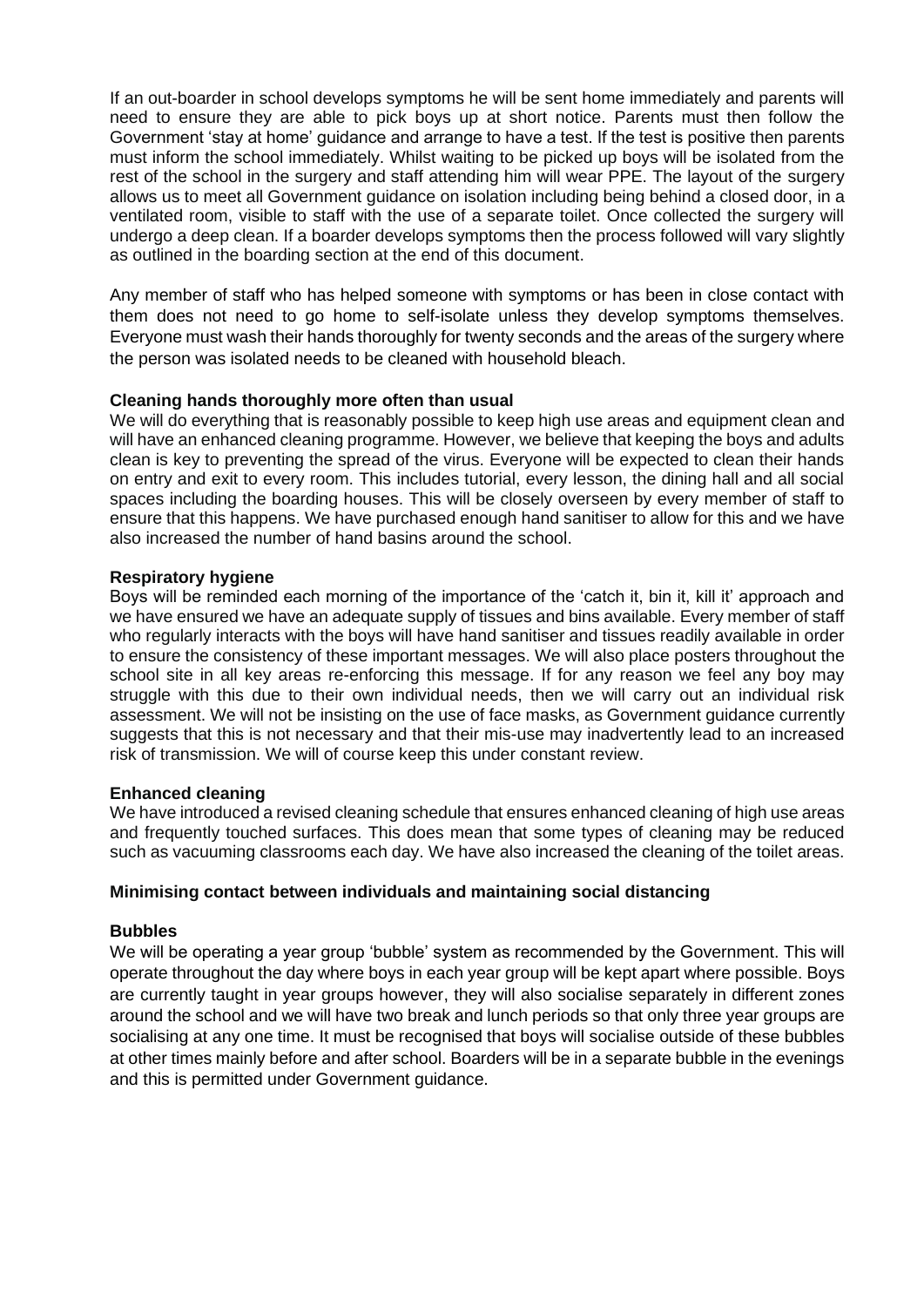## **Assemblies**

There will be one assembly each week for a year group at a time. Each house enters and leaves by a separate door. Walker - main door, Taylor - door near staff room, Galsworthy - pool side rear door. Only SLT and limited key staff to attend as tutors will remain with their tutor group. Hand sanitising to take place on entry and exit. There will be no singing and no giving out of certificates however award winners names will be read out. The theme will follow the weekly theme with an emphasis on procedures/safety and mental well-being. There will be strong emphasis on the Brymore ethos throughout.

## **Tutorials**

We intend to keep the vertical tutor system as it is well established and the Year 6 boys in particular have already made connections with staff and boys. A number of parents have already contacted the school to say how reassured they are because of the work of the tutor. I do however propose that boys sit in their own year groups in the classroom, where social distancing will be made easier, as there will always be one year group in assembly, so class sizes are smaller. All classrooms will have boys in rows facing the front. At a time of huge change, the tutor will be a constant for the boys and parents many of whom have built up good relationships over the years. It is therefore important to maintain this system.

## **Classrooms**

All classrooms will be arranged with tables in rows and boys facing the front. The teacher should remain at the front where possible and try and maintain 2m social distancing. If this is not possible then the amount of time where this is not adhered to should be kept to a minimum. Learning support staff can circulate but should try and keep some distance where possible and avoid face to face support. Teachers and learning support staff should try and maintain 2m social distancing from each other as should all staff at all times. Most classrooms have an entrance and an exit and these should be strictly controlled. In the teaching block classes will line up outside and a clear area for each class will be identified. The path running the length of the teaching block is to be widened to allow boys to pass each other safely. Boys will exit rooms from the inside door and there will be a one-way system from Room 2 towards science. All staff will have hand sanitiser and should welcome boys in a controlled manner and boys should clean their hands-on entry. This should also happen on exit. All classrooms have an outside area where the boys can line up before lessons away from other classes.

## **Practical lessons/Cleaning**

I envisage there may be some demand for more practicals as these will be the key areas of learning missed during lockdown as staff concentrated on the theory. I am keen that practicals continue where possible and staff will have additional cleaning equipment to use where necessary. We will again concentrate on ensuring the boys are clean by insisting on the cleaning of hands before and after every lesson.

## **Social spaces**

Indoor social spaces will be made available at break times and at lunchtimes with each year group having their own indoor and outdoor social space however, it has to be accepted that boys will need to move around the site for many reasons. The proposed spaces at break time are:

- Year 7 Kemp House and the area immediately outside
- Year 8 The dining hall and the area immediately outside
- Year 9 Reid House common room and the area immediately outside
- Year 10 The dining hall and the area immediately outside
- Year 11 School House common room and the MUGA

Break time will be split with Years 7, 8 and 11 having break at 10.45am before returning to period 2 at 11.00am. Years 9 and 10 will have break at 11.05am with period 3 starting at 11.20am for all.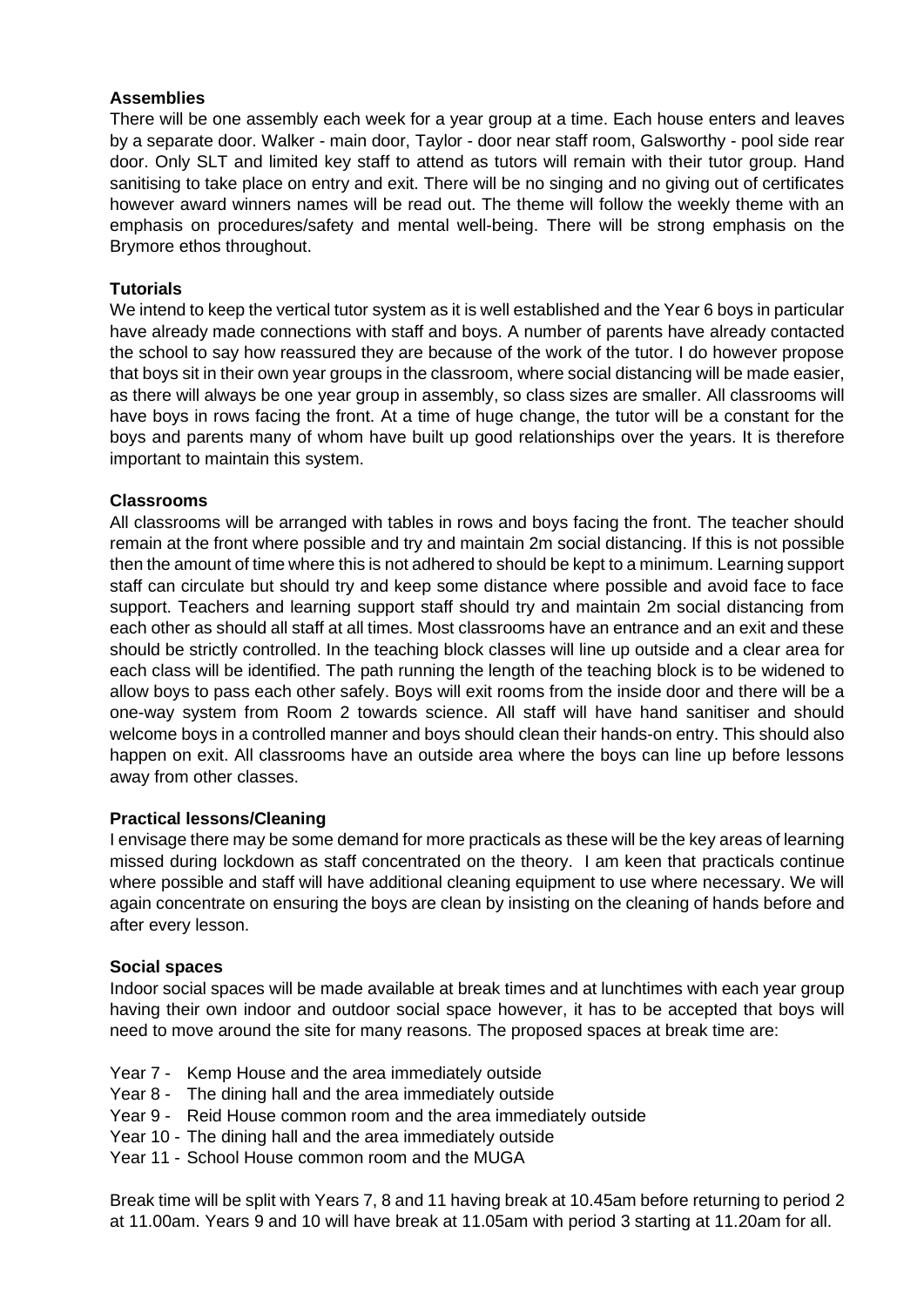## **The Dining Hall and food**

At break time there will a limited offer that consists of either 'packaged' products or easy to eat finger food with bottled water/drink available. Boys will be encouraged to bring in snacks however, this will not be possible for all.

Boys will be able to 'buy' their food in their social spaces at break time and in the dining hall. We will not use the biometric system however we will remain cashless.

We will split lunchtime and period 4 into two equal periods. Years 7, 8 and 11 will have lunch first whilst Years 9 and 10 are in lessons. This arrangement will then be reversed as Years 7, 8 and 11 go to period 4, Years 9 and 10 will have lunch. Social spaces at lunchtime will be:

- Year 7 Kemp House common room and area outside
- Year 8 Reid House common room and area in the centre of the school
- Year 11 School House common room and the MUGA
- Year 9 Reid House common room and the area outside
- Year 10 School House common room and the MUGA

At lunchtime we will have two areas for the boys to line up. One where they line up usually and one running alongside DT and the access point to the Mews flats. Boys will continue to come down at set times but we will alternate lining up points so that there will only ever be two year groups lining up at once, in two separate areas. The dining hall will also be divided in two so that each year group can sit together without mixing. Additional cleaning staff will be required to clean the tables throughout the lunch period. The layout of the dining hall will be altered to minimise the need for boys to cross each other when taking their plates back to be washed.

The old dining hall will be used for packed lunches a year group at a time which will also reduce numbers in the dining hall.

The library will also be open to a single year group on a given day.

#### **Activities**

We intend to run as many after school activities that we can, as long as we can do so safely and each individual activity will have its own risk assessment. Chads will continue with slightly different signing up and starting arrangements. Fitness will also continue for the rugby squads only at first. Where possible out-boarders will complete their activities immediately after school and before 5.15pm and boarders will complete theirs after prep. We will endeavour to keep out-boarders and boarders apart where possible, during activities.

#### **Toilets**

Guidance suggests we should not have separate toilets however we should increase the cleaning where possible. It is not possible to have totally separate toilets at Brymore however we will allocate year groups to specific areas and this should be encouraged where possible.

The proposals are:

Years 7 and 8 - teaching block Years 9 and 10 - toilets nearest the main hall Year 11 - toilets immediately outside the staff room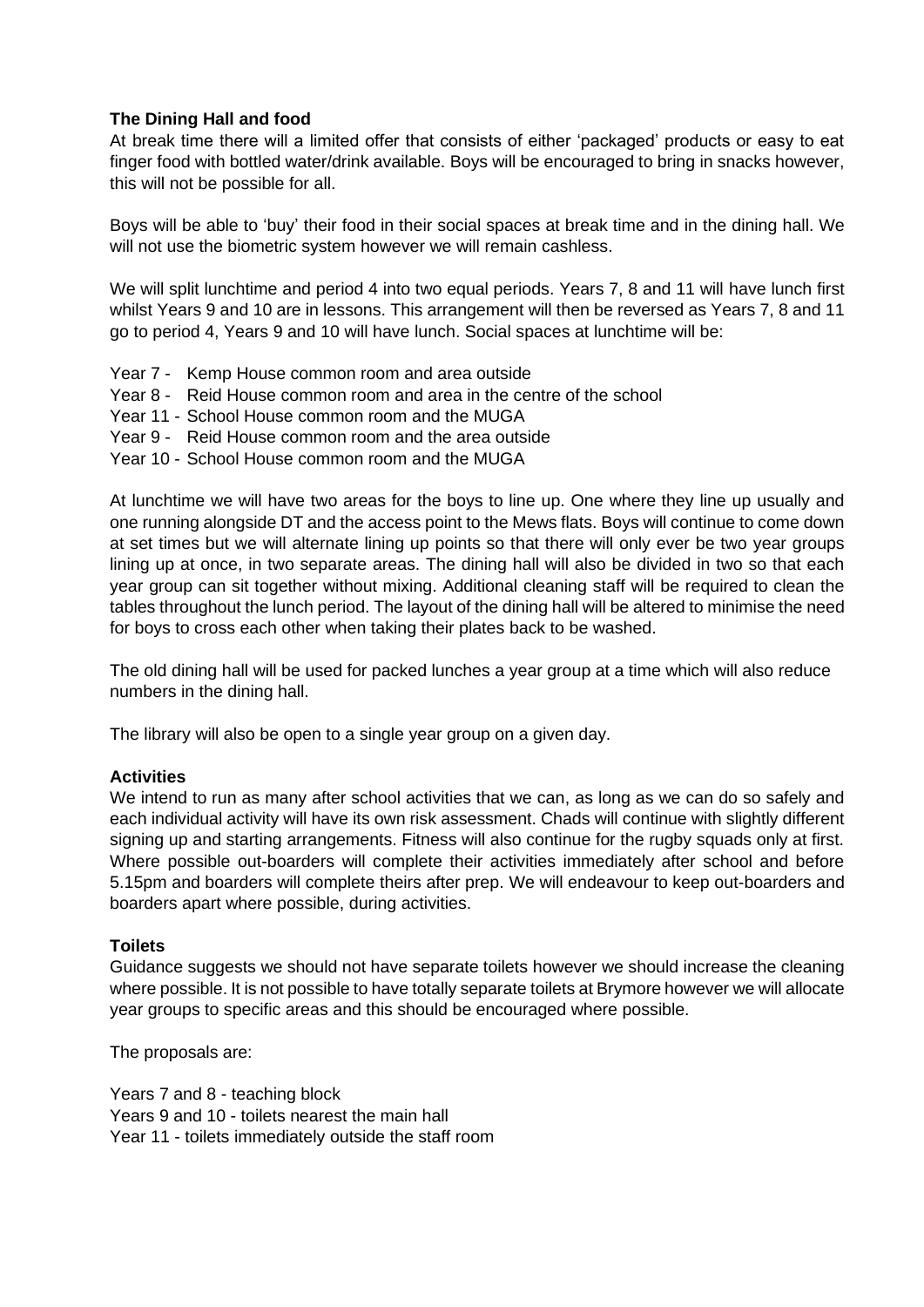## **Parental drop offs and picking up**

Parents will be allowed on site only in a vehicle to drop off and pick up. They must remain in the car at all times unless visiting reception. Appointments must be made to visit any other member of staff including finance. Other than on the first and last day of each half term, parents must not enter the boarding house. Parents wishing to purchase plants or meat must do so by appointment only.

## **Visitors/Supply teachers**

Where possible professionals will be encouraged to meet either via Microsoft Teams or by telephone. We will use supply teachers only where necessary and we will try and maintain our policy of rarely cover where possible. Staff who are not at full teaching capacity and SLT will be the first to cover lessons. The requirement for cover will be reduced to covering for absent colleagues and only essential trips/visits and meetings. All boys will return with gaps in their learning, Year 11 critically so, and therefore keeping staff teaching normal lessons will remain the priority. We will produce clear guidance for visitors and ensure they have had time to read it before they enter the main school site. We will continue to ensure all visitors must report to reception.

#### **Taking books and resources home**

Everyone will be encouraged to minimise the need to take equipment and books home. Where possible prep should not require boys to take books home and books should remain in the classroom. Other equipment such as boots etc should be kept in the boy's locker. It will be necessary for staff to take books and papers home from time to time to ensure boy's work is marked appropriately.

## **Changing rooms**

Changing rooms will be year group specific rather than subject specific. This will ensure the mixing of year groups and bubbles will be kept to a minimum. Changing rooms will be allocated as follows:

Year 7 and 8 - changing rooms nearest the hall

- Year 9 changing rooms at the back of school house
- Year 10 Horticulture changing rooms
- Year 11 Agriculture changing rooms

Staff will supervise boys and be a presence inside the changing rooms where possible. All personal belongings must be removed at the end of each lesson with nothing stored in the changing rooms. Boys are to sanitise their hands-on entry and exit at the end of the lesson.

## **Duties**

There will be no farm or garden duties for the first two weeks other than HOD's or Year 10's that need to complete them as part of the land-based qualification. Once we have completed the first two weeks, plans can be made to re-introduce duties for all safely. This is to ensure that the farm and gardens can continue to function without an unnecessary demand on the changing rooms where boys will be changing without being directly supervised. It is likely that morning farm duties will be covered by boarders and evening farm duties covered by out-boarders.

#### **Use of PPE**

Staff will not be expected to use PPE above and beyond their normal working practice. PPE will be available for anyone who has to deal with someone with symptoms and is unable to maintain a safe working distance of 2 meters. It will also be available for anyone who has to routinely deal with a boy who needs intimate care.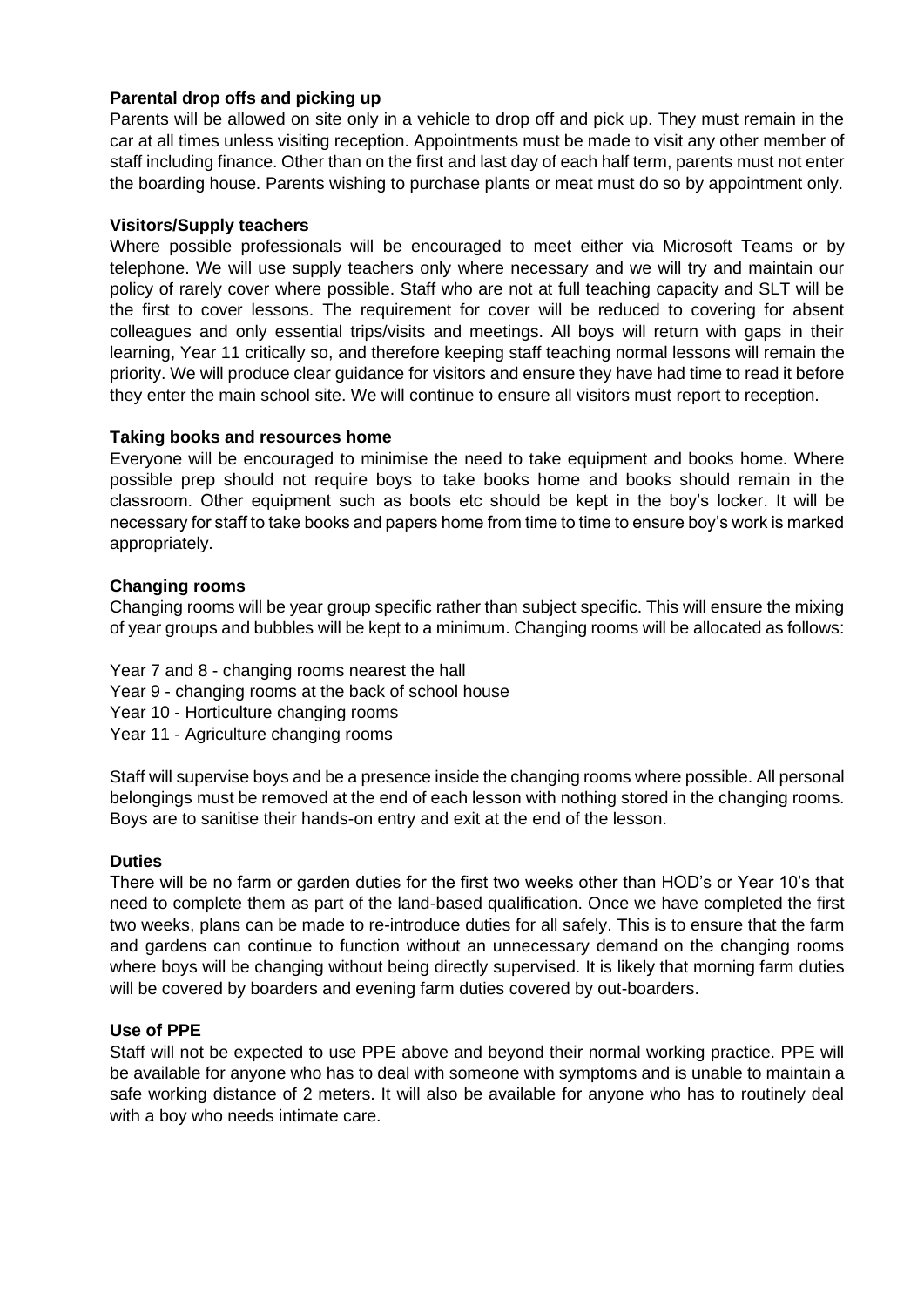## **Friday activities/PE/Games**

We will broadly follow the normal summer sports curriculum as those sports allow social distancing rules to be observed in a more controlled fashion. Contact sports will not take place and we will continue to follow the guidance of the National Governing Bodies. This is changing rapidly and plans will be put in place over the summer holiday.

We must be mindful that we also need to produce a 'catch-up' curriculum with boys in Year 11 under particular pressure. Therefore, boys in Year 11 can expect additional taught lessons in key subjects on a Friday afternoon. The need to attend rugby training on a Friday afternoon for Year 11 in order to obtain their colours has been temporarily removed so that boys can attend these catch up sessions.

## **Staff morale/Staff room/Staff briefing/Staff training**

The autumn term is always pressured with data analysis, development plans, SEF's, growing great teachers, three big end of term events, the 'hangover' from the holidays and the start of a new academic year; and the effects on the mental health of staff of dark mornings and dark evenings. This will be even greater this year as we deal with a backlog of essential online training, the inevitable increase in safeguarding concerns following lockdown, trying to get back to normal after 6 months, the need to catch boys, and especially year 11, up, adjusting to new ways of working and procedures, dealing with the possibility of absent colleagues as they self-isolate and the inevitability that the changes are bound to have on the boys. As we have done before, it will be like building a school from scratch again. As staff we will need to live by 'Diligentia et Labore' and certainly demonstrate the 3 R's on a daily basis however, we must not forget that we are Brymore - and we must not lose what makes us stand out. We must return to normal as soon as is reasonably safe and we must start with the attitude of what can we do safely, rather than what can we not do.

This will put immense pressure on staff. Staff must try and ensure they socially distance (2m) where possible and must avoid gathering in the staff room in significant numbers. Staff must be prepared to challenge and be challenged and respect the wishes of others. Staff briefings are essential in sharing information about the boys but also in maintaining staff morale. They cannot continue in their present format as social distancing is not possible. I therefore propose that the hall is set out with 73 socially distanced chairs. This will allow for staff briefing, and a seated assembly. At break and lunchtimes staff should ensure that they stay 2m apart in the staff room, and police themselves in maintaining this requirement.

The first INSET day is always a busy one and we cannot move the others due to returning boarders and parent consultations. I am not keen to have a delayed start as we need to get back to normal and catch up lost learning. I therefore propose to have an additional but voluntary INSET day on Friday 4<sup>th</sup> September effectively the last day of the holiday.

## **Responses to an infection**

Everyone must ensure that they understand the NHS Test and Trace process and everyone must be prepared to:

- Book a test and to self-isolate if they are displaying symptoms
- Provide details of anyone they have been in close contact with if they test positive or are asked to by NHS Test and Trace
- Self-isolate if they have been in close contact\* with someone who develops symptoms or who tests positive
- *\* Close contact means:*
- Direct close contact face to face with an infected individual (less than 1m) including being coughed on face to face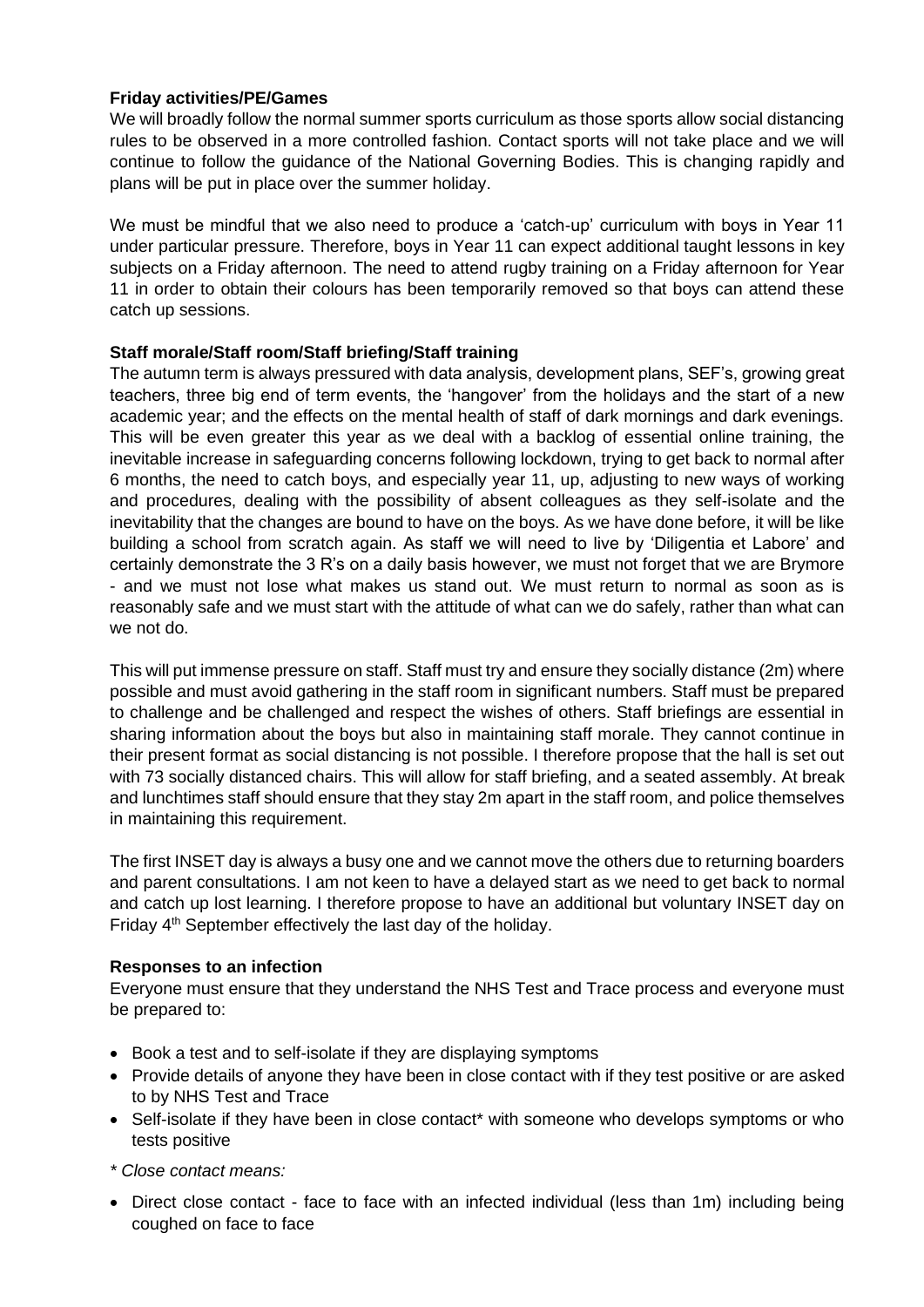- Proximity contacts extended close contact (within 1-2m for more than 15 minutes) with an infected individual
- Travelling in a small vehicle, like a car, with an infected person

In the event of a positive test the school will contact the health protection team, who will provide definitive advice on who should be sent home. Household members of those who have been sent home do not need to self-isolate. In the case of boys sharing a dormitory the boys within the dormitory will be tested and temporarily isolated and a decision on the need to self-isolate for 14 days will be taken, following advice from the health protection team. Parents will be consulted throughout.

If we have two or more confirmed cases of Covid-19 within 14 days or if there is an overall rise in sickness where Covid-19 is suspected then we will work with the health protection team to determine whether larger numbers of people need to self-isolate as a precautionary measure.

## **2. SCHOOL OPERATIONS**

#### **School transport**

We will continue to operate the Minehead and Williton bus with the following measures in place:

- Boys will need to use hand sanitiser on entry and exit of the bus
- The bus will be cleaned each day and will not be used for other visits during the day
- Boys should observe social distancing whilst waiting for the bus
- The use of face coverings is not required

#### **Attendance**

Normal attendance processes and procedures will apply. Many of the boys who were previously advised to shield should now be able to attend school. Those that cannot attend school due to clinical and/or public health advice will be provided with remote learning and parents will not be penalised.

#### **Clinically vulnerable or extremely clinically vulnerable staff**

Staff who were advised that they were extremely vulnerable will now be able to return to work from 1<sup>st</sup> August. Those that are extremely clinically vulnerable should continue to follow the advice of health professionals. Anyone living with someone in either category can attend work.

## **Premises**

Additional wash basins will be provided and water fountains switched off. Good ventilation is essential and staff should ensure windows and outside doors remain open where possible during the day. Boys should also leave their dormitory window open where possible. Please note fire doors should not be kept open unless they are fitted with an automatic release mechanism.

#### **Educational visits**

There will be no overnight educational visits. Whilst we are able to resume other educational visits these will need to be agreed by myself first. Year 11 will not be allowed on any visits during the school day unless it is an essential part of their GCSE study.

#### **School uniform**

The normal school uniform policy will resume in September and we will send a separate message about our new arrangements for purchasing uniform.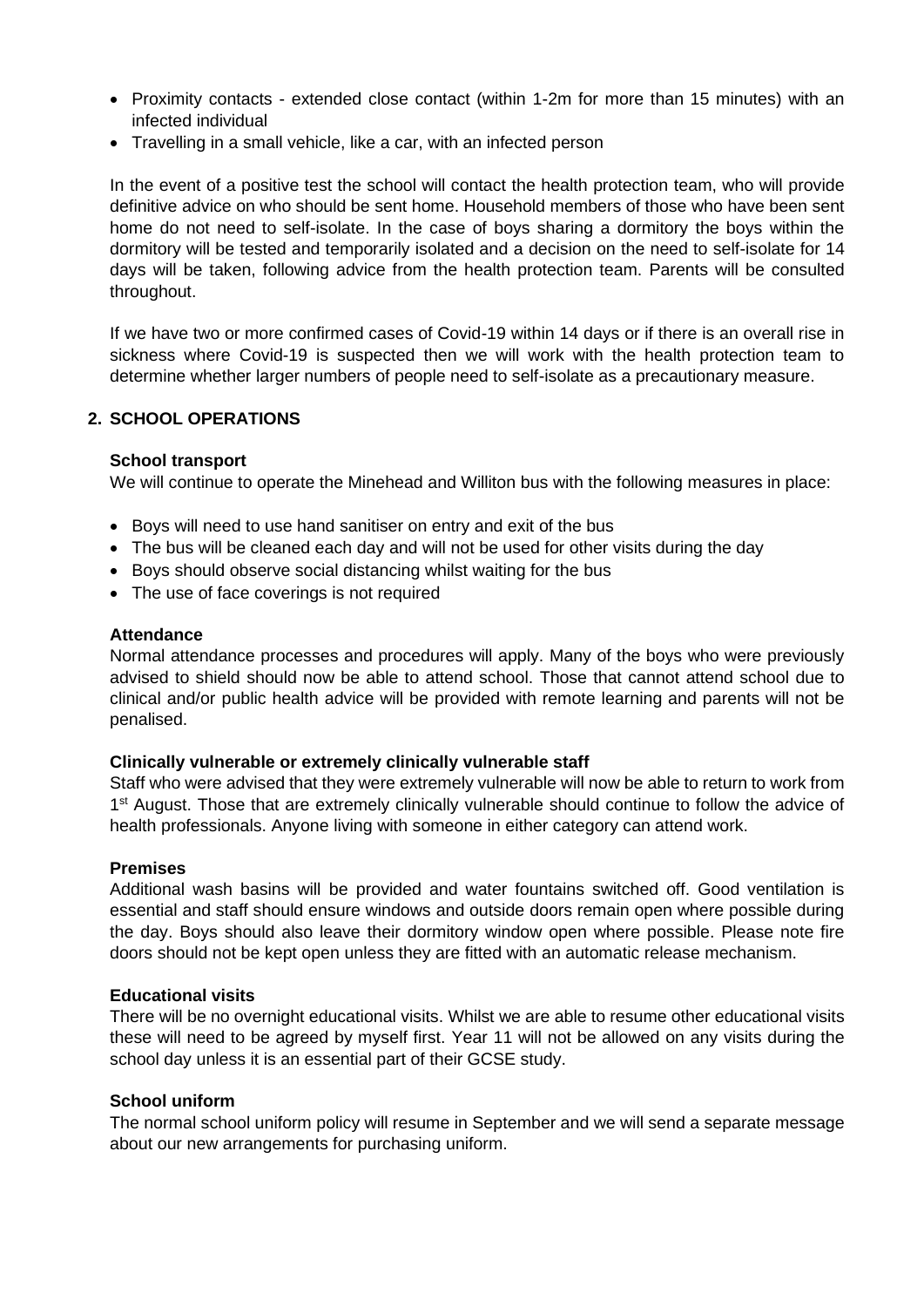# **3. CURRICULUM, BEHAVIOUR AND PASTORAL SUPPORT**

## **Curriculum**

Year 7 will follow the normal curriculum however English and maths may decide to teach some skills or topics from the KS 2 curriculum. All Year 6 students will have completed an online English and maths assessment before arriving, which will allow an informed decision to be made. Music guidance specifically says no singing.

In Years 8 and 9 staff will need to prioritise which components of the curriculum are necessary for progression in each subject area.

In Year 10 the core subjects will need to identify and prioritise any key learning gaps. In option subjects it is envisaged that there will have been little learning lost as boys actually started their options earlier during lockdown.

#### Year 11

Whilst Year 11 have lost the same amount of learning as all other year groups they are the ones under most pressure due to the exams next year. The following support will therefore be put in place:

- Boys will not be allowed to drop a subject. They already benefit from doing one fewer option subject than previous year groups. In addition, doing 'extra' English and maths at the back of a classroom rarely ever works.
- Subject teachers must ensure they fully understand any changes made to the examination requirements of their subject and make the relevant changes to their schemes of work. Any staff working in isolation will be supported by the Deputy Head who may be able to set up links with other departments across the trust.
- English, maths and science will deliver some breakfast sessions where quality is preferable to quantity. After school sessions for all subjects will be timetabled and some will involve whole year group teaching in the hall.
- Additional catch up during Friday activities will be compulsory.
- Options have already benefitted from an additional lesson per fortnight for some of Year 10 and will continue to do so for Year 11.
- Additional focus sessions at weekends or in the holidays may be scheduled and Microsoft Teams could be utilised especially for boarders.
- Many staff have expressed concern that two sets of mocks disrupt the learning considerably therefore, we will only be doing one set of mocks and/or having the second set of mocks classroom based and shorter.
- Some prep will be in the form of additional taught content on MT's or face to face.
- Those boys who have completed their land based studies will be given time to work on other subjects.

## **Well-being and support for boys**

We have already assessed the well-being and mood of boys through an online questionnaire and we have reliable data on those who have found lockdown difficult. Many will continue to be supported over the holidays. The RSHE (Relationships, sex and health education - formerly known as PSHRE) scheme of learning, the tutorial programme and the assembly themes will be adjusted to take into account increased anxiety and stress and will focus on building relationships, dealing with issues related to Covid-19 and supporting the mental health and well-being of boys in the first half term. All staff, but especially tutors and boarding staff need to continue to be alert to boys with low mood.

The physical layout of the student support area will be altered for September with the SEN team and counselling moving to the Mews flats. This will provide extra space for the safeguarding and pastoral support team to do effective intervention work.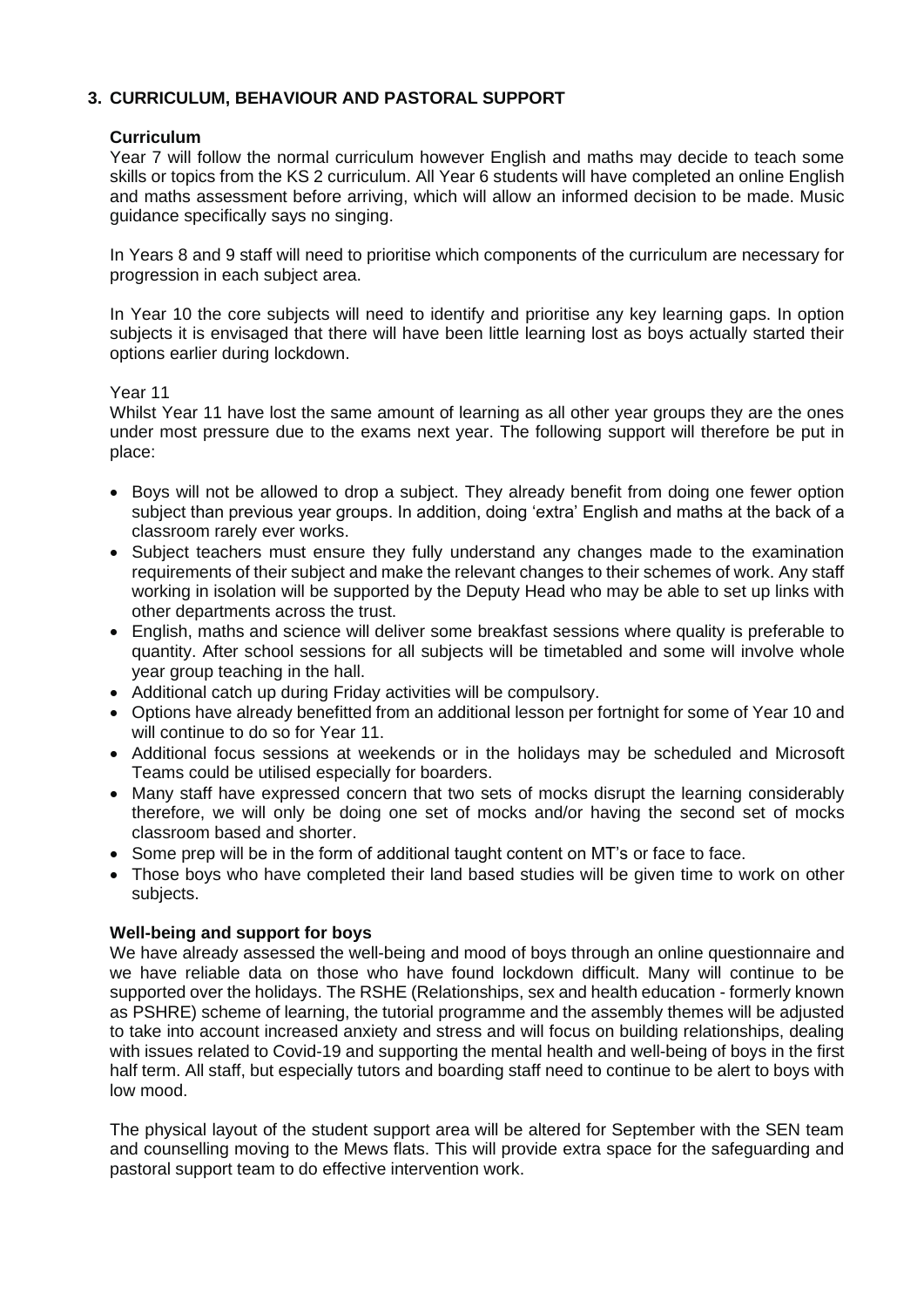#### **Behaviour expectations**

These will not change however we need to plan for Covid-19 related behaviours such as deliberately coughing at someone. Boys will break socially distancing rules simply because of lapses in concentration and staff need to be mindful of that. Staff will also break social distancing rules as it an unnatural behaviour expectation. We need to support each other and the boys on this and not allow it to become a source of tension. The change of location for SEN has also allowed the RTE room to be used as it was originally intended and boys will be able to receive a more effective behaviour support package.

## **4. ASSESSMENT AND ACCOUNTABILITY**

There will be no routine Ofsted inspections before January 2021. We were ordinarily due our next Ofsted inspection of both the boarding provision and the school in 2022 therefore it is unlikely we will be inspected this academic year.

GCSE exams will take place in the summer for Year 11 however there will be adaptions for each subject. Ofqual are currently consulting on these adaptions and subject teachers should make themselves aware of these proposals. We may need to run GCSE exams in the autumn for anyone in the current (outgoing) Year 11 who is not happy with their result.

Performance tables will not be published this year and Ofsted will use last year's data when making judgements.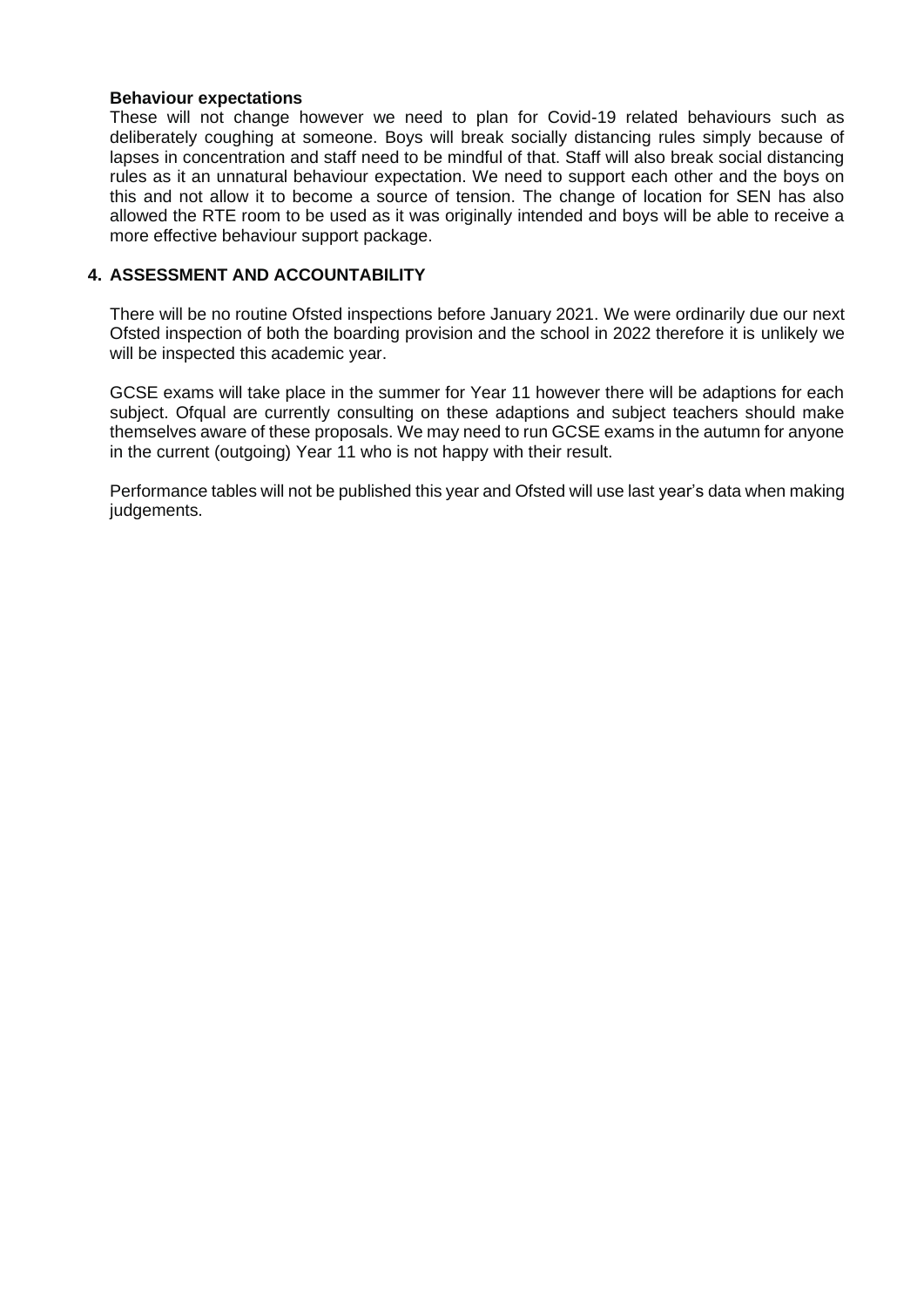## **BOARDING**

## **Introduction**

Each house will be divided into a series of pods to minimise the mixing across the whole house.

## **1. MINIMISING COVID-19 RISKS**

All of the controls that have been put in place for the re-opening of the school apply equally to boarding. However, there are some boarding specific additional controls.

## **Reducing the chances of an infection in a boarding house**

## **A. Before opening**

- 1. All parents are given these procedures for reducing and dealing with Covid-19 in a boarding house and agree the action required should their son present with symptoms. There will be two choices. Either the parents take responsibility for the boy and picks him up immediately or we do and he remains with us.
- 2. All parents must agree not to send their son back if he presents with symptoms. These symptoms have been made explicit at the beginning of this document. This also applies if a family member has Covid-19.

## **B. On arrival**

- 1. Parents are given staggered drop off points and times and can only help carry cases to outside the entrance of the boarding house. Year 7 and 8 parents only will be allowed to help their son unpack.
- 2. Parents are not to enter the boarding house.
- 3. All boarders are temperature checked on arrival.
- 4. Clear instructions are given to the boys about procedures that must be followed.

## **C. Daily routines**

- 1. All boarders are temperature checked twice a day, once in the morning and once in the evening
- 2. All boys to wash their hands every time they leave or enter the boarding house

# **Pods**

Kemp and Reid will be divided into three 'pods' of boys who will prevented from mixing in the house. School House will be divided into two pods. Each pod will be classed as a 'household' for self-isolation purposes. Boys will be able to mix (socially distanced) outside during activities but not inside the boarding house, where they must remain in their 'pods'.

Kemp Pod A = Cluster 2 (Dorms 6-10) Pod  $B =$  Cluster 1 (Dorms 1-5) Pod  $C =$  Cluster 3 (Dorms 11-14) Reid Pod A = Cluster 2 (Dorms 6-10) Pod  $B =$  Cluster 3 (Dorms 11-14) Pod  $C =$  Cluster 2 (Dorms 1-5)

**School House** Pod  $A = 2^{nd}$  floor (Dorms 6-10) Pod  $B = 1^{st}$  floor (Dorms 1-5)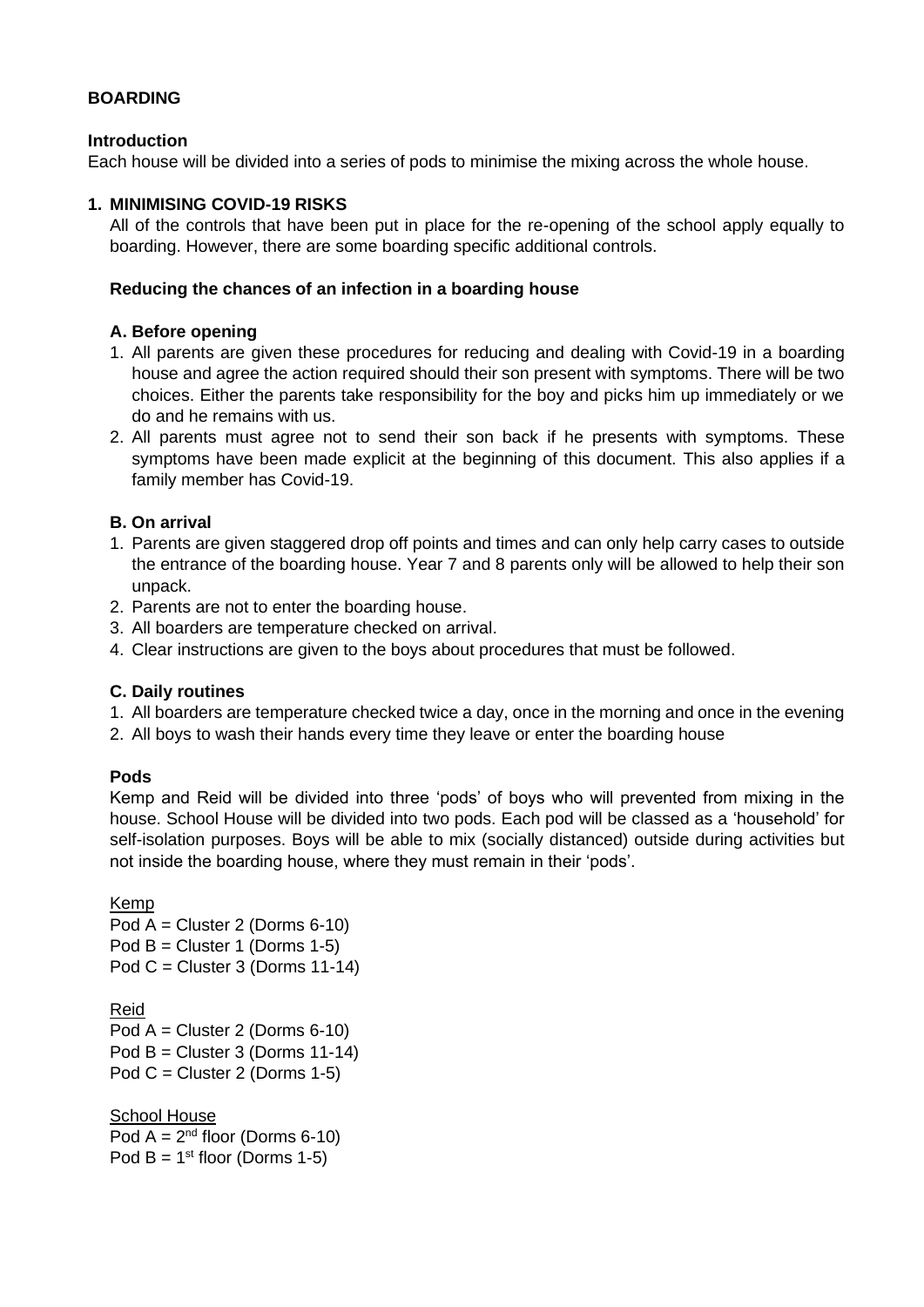## **Use of common room/Evening timetable/Prep**

Access and Egress - In Kemp and Reid, due to not wanting pods walking through the common room when other pods are in there, all access and egress will be through the same door. Pods could be released one pod at a time at pinch points. In School House, the top floor pod will go in and out of back door and use the back stairs. The middle floor pod will use the common room exit door and use the internal stairs.

Shower times will be on a rota per dormitory and arranged when staff can speak to the boys to seek their preference- morning or night.

The kitchens in Reid and Kemp house will only be used by one boy at a time and can only be used when they have common room time and staff are present.

Prep will take place in the boys' dormitories except for Year 11 who will use the drawing office and CADCAM. Both rooms will need additional cleaning.

## **Social distancing and preventative measures to be put into place**

- Parents to pick up and drop off outside of the boarding house and are not to enter the boarding house. Questions can be directed via email/telephone to house staff or house staff will go outside to speak to parents if needed.
- Boys will only be allowed in their own dormitories.
- Boys are not allowed to socialise in other houses but can outside with social distancing.
- Maximum number in cluster bathrooms will be four at a time.
- Shower times will be staggered and managed time slots will be arranged with each dorm.
- Common rooms will be managed with social distancing in mind and boys can only use them when their pod is scheduled to use it. Boys will be asked to relocate to their dorms if too many in the space. Movie nights will be split into different year groups to reduce volume of boys in at one time.
- Boys to hand sanitise on their way in and out of the building.
- Maximum of one in the kitchen at any one time. All items to be washed up once used.
- Boys to be educated to open doors with no hands.
- Dormitories to always have a window open.
- Only one person allowed in the offices in Reid and Kemp at a time including staff.
- Individual risk assessments need to be completed for every boy who may find social distancing difficult.

#### **Breakfast**

Breakfast will be split into two sittings and all boys will need to use hand sanitiser on entry and exit. Boys in School House will have breakfast in the common room (normal choices will apply). Reid and Kemp will have breakfast in two sittings.

**1 st breakfast** - Kemp will go over at 7.10am for 7.15am start. Breakfast will finish at 7.45am and staff will need to clean the tables. Boys will sit 3-4 at a table to maintain social distancing and must be sat with boys from their pods.

2<sup>nd</sup> Breakfast - Reid will line up by 7.45am for a 7.50am start. Breakfast will finish at 8.25am and staff will need to clean the tables afterwards. Boys will sit 3-4 at a table to maintain social distancing and must be sat with boys from their pods.

Stacking and moving of chairs will not take place to reduce movement and all cereals / drinks etc to be placed on tables to minimise movements and gatherings within dining hall**.**

Egress will be out of the back entrance on the dining hall where they normally come in for tea, safely, small groups at a time.

Boys to line up per house and in pod groups.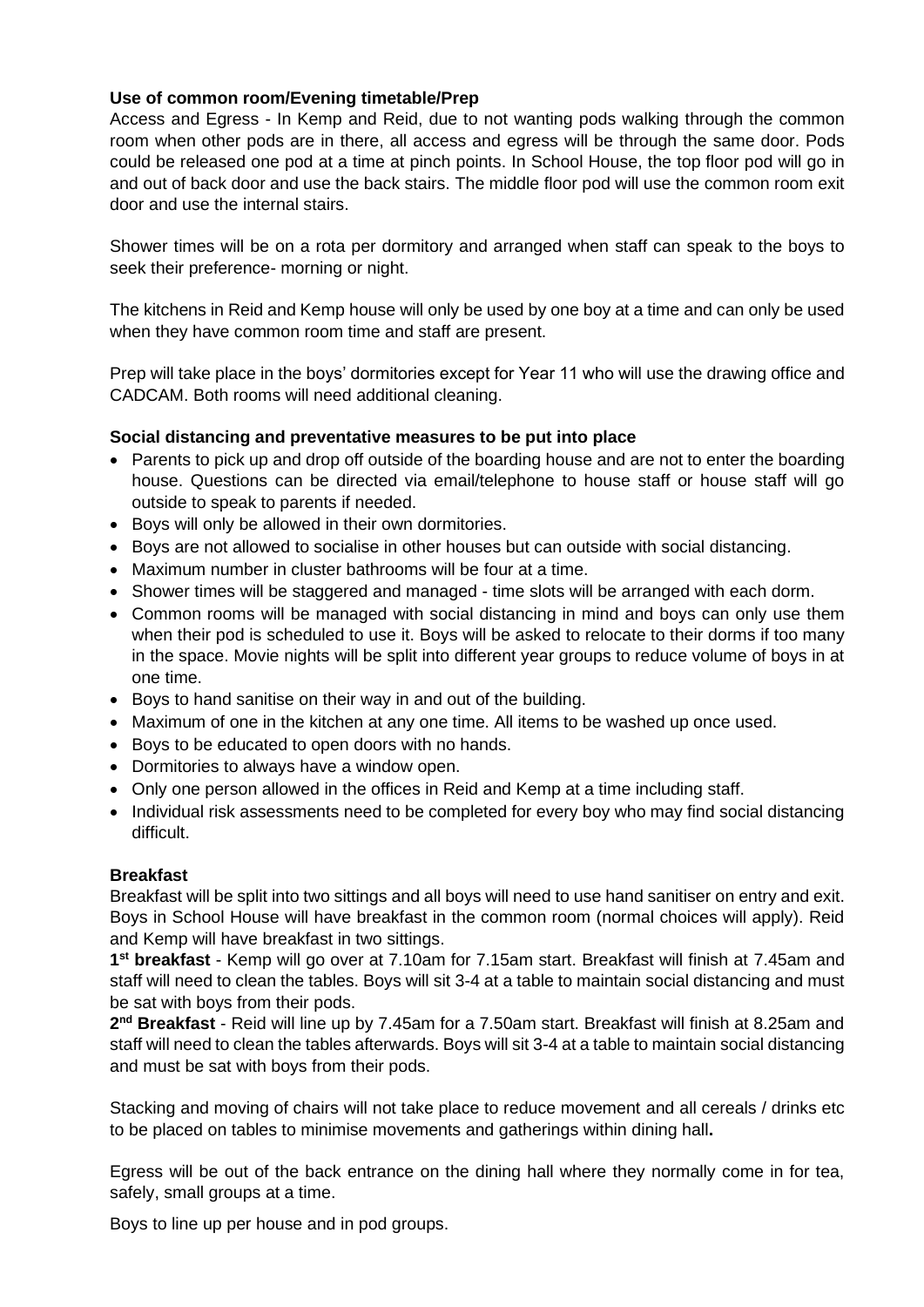# **Tea**

Hand sanitiser to be used on entry and exit. Boys will sit 3 to a table on alternate chairs and can only sit with boys from their pods. The doors to be open where possible and staff will clean the tables between each sitting.

5.00pm - 5.20pm Year 7s and 8s 5.20pm - 5.40pm Year 9s and Year 10s 5.45pm - 6.05pm Year 11s

# **Cleaning**

- 1. A thorough clean is needed every day to include wiping down all surfaces in communal areas, all door handles, showers and toilets.
- 2. Anti-bacterial sprays and wipes will be available for boarding staff to use as required on regularly used surfaces, such as pool cues etc
- 3. All soft furnishings that cannot be wiped down will be removed from the common room.
- 4. Additional cleaning will be needed of the isolation block.

# **3. PROCEDURES FOR DEALING WITH A SUSPECTED CASE IN A BOARDING HOUSE**

| Boys present            | • Temperature taken and arrangements made for Covid-19 test immediately.                                                                                                                                                                                                                                                                                                                                                                                                                                                                                                                                                                                                                                                                                                              |
|-------------------------|---------------------------------------------------------------------------------------------------------------------------------------------------------------------------------------------------------------------------------------------------------------------------------------------------------------------------------------------------------------------------------------------------------------------------------------------------------------------------------------------------------------------------------------------------------------------------------------------------------------------------------------------------------------------------------------------------------------------------------------------------------------------------------------|
| with two or more        | • Parents contacted to agree next steps.                                                                                                                                                                                                                                                                                                                                                                                                                                                                                                                                                                                                                                                                                                                                              |
| symptoms of<br>Covid-19 | . Parents of other boys in the dormitory also contacted and informed (no<br>names given).                                                                                                                                                                                                                                                                                                                                                                                                                                                                                                                                                                                                                                                                                             |
|                         | • Boy isolated in isolation dormitory in their boarding house and all social<br>contact is restricted.                                                                                                                                                                                                                                                                                                                                                                                                                                                                                                                                                                                                                                                                                |
|                         | • Food is taken to the boy; lessons are completed remotely and he is to have<br>a separate bathroom/shower.                                                                                                                                                                                                                                                                                                                                                                                                                                                                                                                                                                                                                                                                           |
| Test proves             | • Boy returns to normal dormitory and is monitored.                                                                                                                                                                                                                                                                                                                                                                                                                                                                                                                                                                                                                                                                                                                                   |
| negative                | • All parents are contacted.                                                                                                                                                                                                                                                                                                                                                                                                                                                                                                                                                                                                                                                                                                                                                          |
| Test proves<br>positive | • Boy is either picked up or is taken to the isolation block (Heads house)<br>where he will remain for 7 days and until all symptoms other than a cough<br>and loss of smell/taste has gone.<br>• He will be supervised at all times<br>• Positive test must be reported to PHE.<br>• The boy cannot leave the isolation block and all meals will be delivered and<br>lessons taken remotely. There will be access to an area of outside space.<br>• Arrangements should be made to test all boys in the pod if advised by the<br>public health team.<br>• All boys will need to self-isolate until results are known.<br>• Boys who shared the dormitory should be housed in the isolation dormitory<br>until the test results are known. These boys need to be isolated from others |
|                         | in the bubble.                                                                                                                                                                                                                                                                                                                                                                                                                                                                                                                                                                                                                                                                                                                                                                        |
|                         | • All parents to be contacted.<br>• Deep clean of dormitory and isolation dormitory required.                                                                                                                                                                                                                                                                                                                                                                                                                                                                                                                                                                                                                                                                                         |
| Boy returns to          | • Deep clean required of isolation block                                                                                                                                                                                                                                                                                                                                                                                                                                                                                                                                                                                                                                                                                                                                              |
| school                  |                                                                                                                                                                                                                                                                                                                                                                                                                                                                                                                                                                                                                                                                                                                                                                                       |
| Tests prove<br>negative | See above                                                                                                                                                                                                                                                                                                                                                                                                                                                                                                                                                                                                                                                                                                                                                                             |
| Test proves<br>positive | • Boy either goes home or attends the isolation block - see above                                                                                                                                                                                                                                                                                                                                                                                                                                                                                                                                                                                                                                                                                                                     |